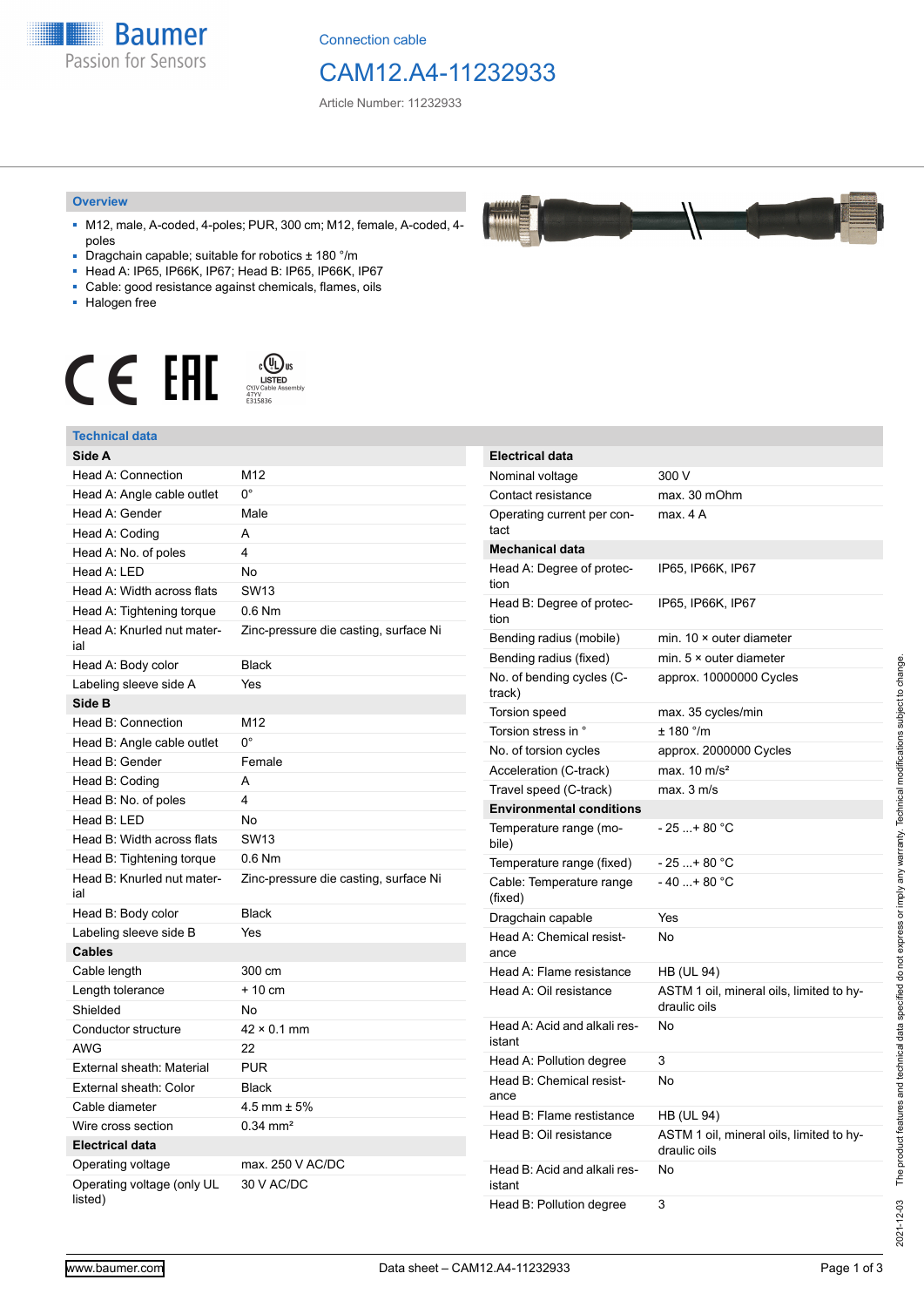

Connection cable

### CAM12.A4-11232933

Article Number: 11232933

#### **Technical data**

**Technical drawing**

**Side A**

#### **Environmental conditions**

Cable: Chemical resistance Good (DIN EN 60811-404)

Cable: Flame resistance Conform UL 1581 §1090 (H); CSA FT2; IEC 60332-2-2

#### **Environmental conditions**

Cable: Silicone-free Yes

Cable: Oil resistance Good (DIN EN 60811-404)

### **Side B**

#### **Technical drawing**





#### **Coding Coding**